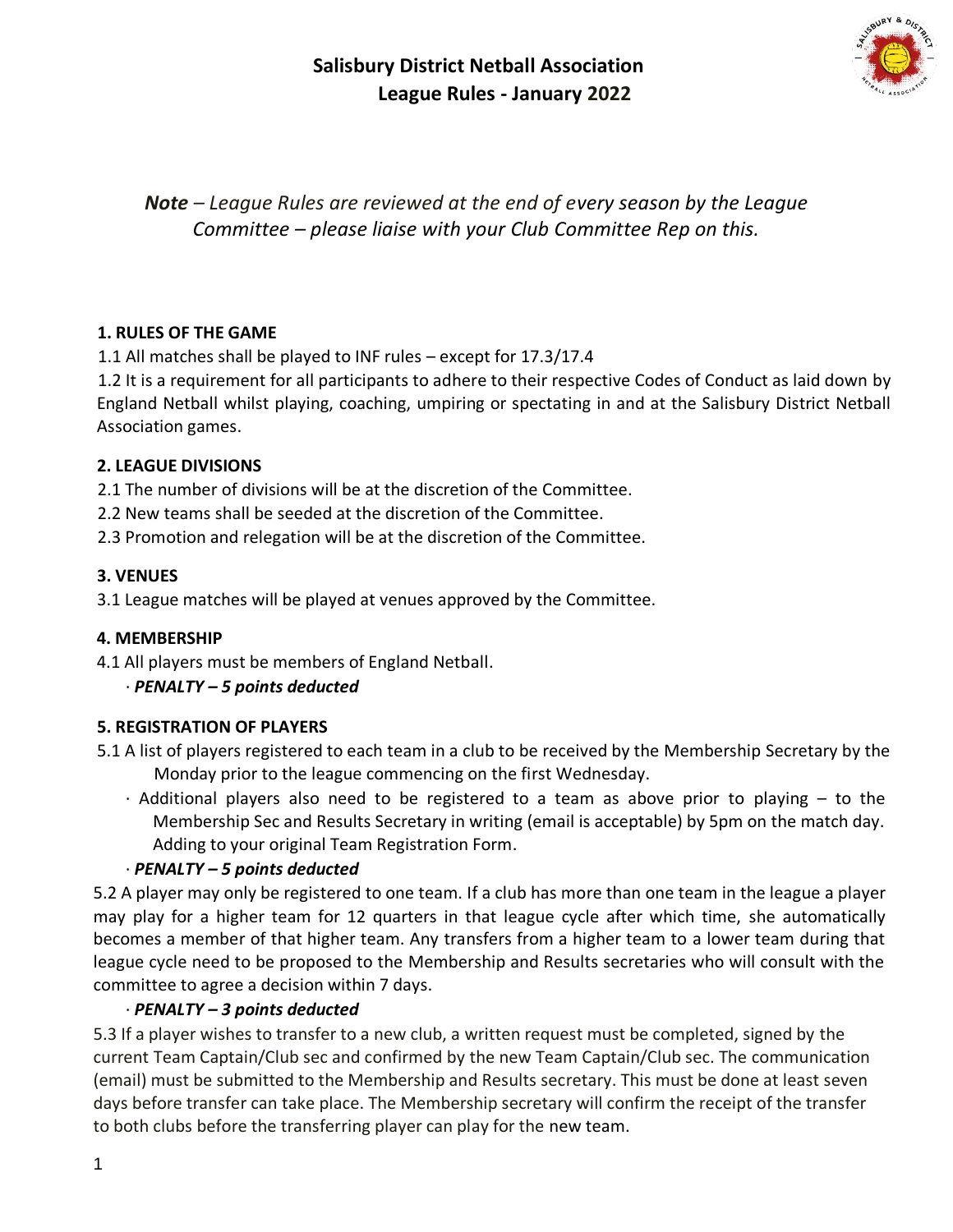### **6. FEES**

6.1 League entry fees will be agreed at the start of each season by the SDNA committee. Juniors (U19) Teams will be given a 20% discount.

6.2 Court fees will be divided equally between teams participating and will be invoiced by the league treasurer.

6.3 Entry fees to be paid with League Entry Form.

6.5 Court fees need to be received within 21 days of invoice.

### ∙ *PENALTY – 2 points deducted*

6.6 Failure to pay any outstanding balance may result in exclusion of the team and players from the league until payment has been made. (Either in full by the team or a percentage by the player)

### **7. AGES**

7.1 Any player will be eligible to play in SDNA age 14 or over as at 11.59pm on 31st August, immediately prior to the start of the league cycle. Players under 14 will be considered on a case-by-case basis and in accordance with the All England age banding guidance: -

https://www.englandnetball.co.uk/search/?search=age+banding

7.2 Where a team is comprised of all under 19's players the Fixtures Officer will endeavour to offer earlier match times if possible. This will be at the discretion of the committee.

### **8. UMPIRES**

8.1 Each team entering the league must provide an umpire(s) who are prepared to fulfil the team's umpiring commitment and responsibilities

– see Officials Code of Conduct on (www.salisburynetball.co.uk)

Umpires must be AENA qualified (with recent experience) or SDNA approved and MUST be REGISTERED as an umpire for that LEAGUE CYCLE (via Teams application form or if after this time via League Umpiring Secretary)

8.2 Division 1 games - Umpires must hold a minimum of a C Award qualification to umpire. Where an umpire is working towards taking their C award assessment, they may umpire Division 1 games with approval from the Umpiring Secretary.

8.3 New umpires to SDNA league must.

∙ Provide evidence of umpire qualification

∙ Their EN Membership details.

∙ Be registered with the League Secretary and Membership Sec by 5pm on the match day Umpires without an AENA qualification have one season to achieve SDNA approval to umpire in the league and 18 months to achieve AENA qualification. Those who hold the 'Into Officiating' Qualification have 2 years (or until their qualification expires, whichever is sooner) to achieve the C award qualification. Teams to make a £10 payment directly to umpire.

8.4 The committee reserves the right to allocate umpires to specific fixtures to safeguard the welfare of all players. Where possible Umpires will not umpire their own team/club. This is at the umpire secretary's discretion.

# ∙ *In the event of a team failing to meet their umpiring commitment.*

### *PENALTY – 3 points deducted*

8.5 All teams must provide a **competent scorer** (see appendix 1) for their match, and they will also ∙ time the match, forming part of the officiating team.

∙ Scorers stand together and call the score after each goal, with the leading score first.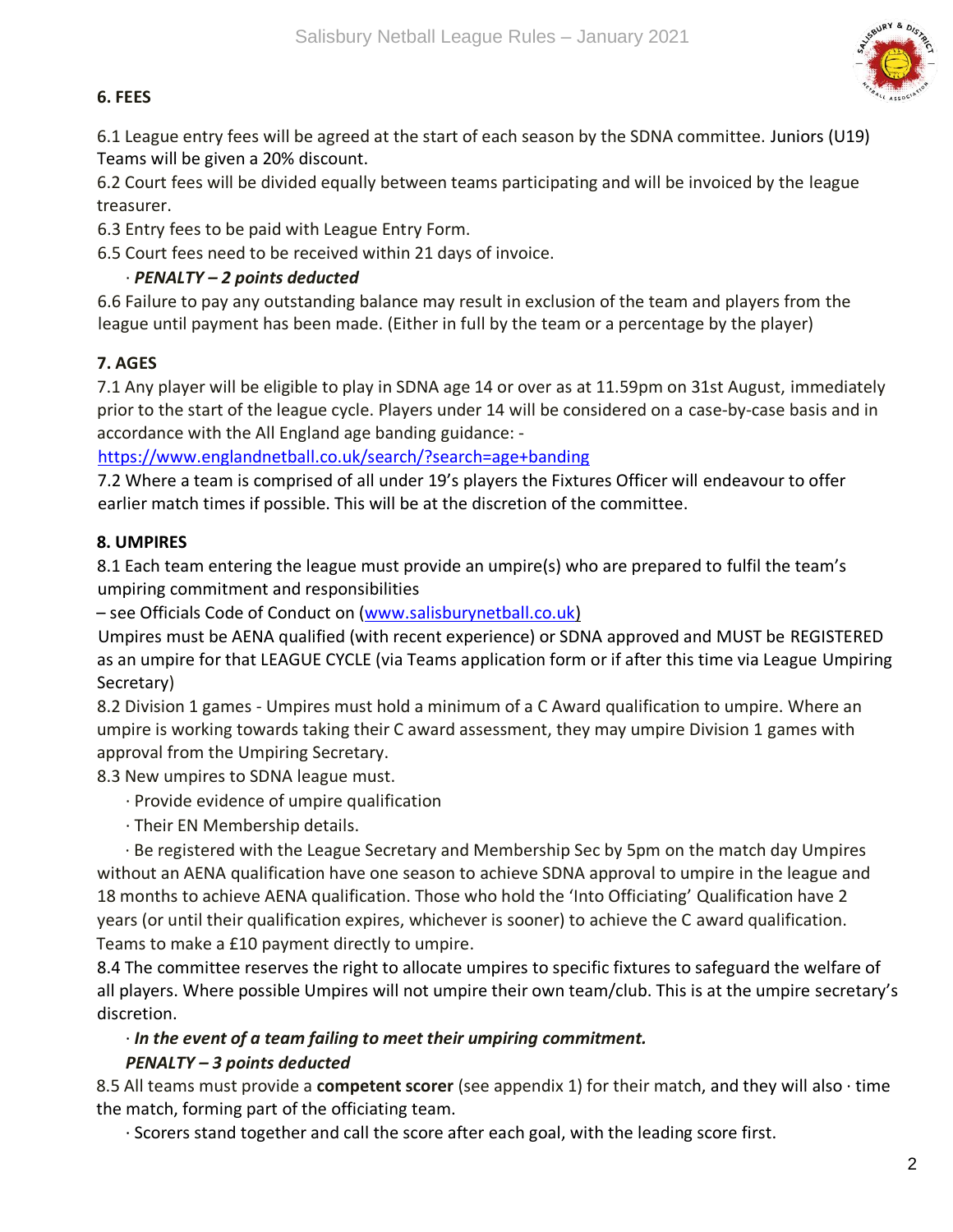

8.6 When one of the teams fails to provide a scorer the match will go ahead with the defaulting team agreeing to abide by the score presented by the single scorer - THERE CAN BE NO DISPUTE. If neither team provides a scorer, the match will go ahead under one of two conditions.

1. Both umpires take on the scoring.

2. At the team's discretion a player from each team will stand off to score.

Under no circumstance will only one umpire score – it is BOTH OR NEITHER

#### ∙ *Failure to provide a scorer PENALTY – 2 points deducted*

#### **9. RESULTS**

5 points for a win

3 points for a draw

2 points for being within a 5 goals difference of the winning teams score i.e., 20-15

1 point for obtaining over 50% of the opponent's score

If there is a tie-on point at the end of the season, the team with the best goal difference shall be the winner. If the goal difference is equal, then the team with the highest goals FOR shall win.

#### **10. TEAM RESULTS SHEET**

Each team is responsible for providing the umpire with their completed team sheet prior to the start of the game available on the website (www.salisburynetball.co.uk)

This team sheet will need to be;

- ∙ Signed by both umpires and show agreed score.
- ∙ Photographed by each team and sent via WhatsApp as described on the results sheet on the match night.

Details for submission need to read;

- ∙ SLW (Salisbury League Winter) or SLS (Salisbury League Summer)
- ∙ D1 or D2 (Division 1 or Division 2)
- ∙ Team name with score followed by opposition name and score, followed by sender's name. This will then be uploaded onto the website.

For rearranged matches not on Wednesdays, (see rule 11.1 regarding permitted re-arrangements) team sheets must be received by the Results Secretary and Membership Secretary on the match night.

### ∙ *PENALTY – 2 points deducted.*

### **11. UNPLAYED MATCHES**

All fixtures should be completed as scheduled. The committee will do their best to re-arrange fixtures due to cold/wet weather conditions.

If a team cancels, they will forfeit the match, pay both teams court fees. The Team cancelling must inform;

- ∙ Fixture secretary
- ∙ Treasurer
- ∙ Opposing team
- ∙ Teams supplying umpires.
- ∙ *PENALTY – Offending Team – 3 points deducted*
- ∙ *The non-offending team will be given 5 points and the goal average for that League's fixtures.*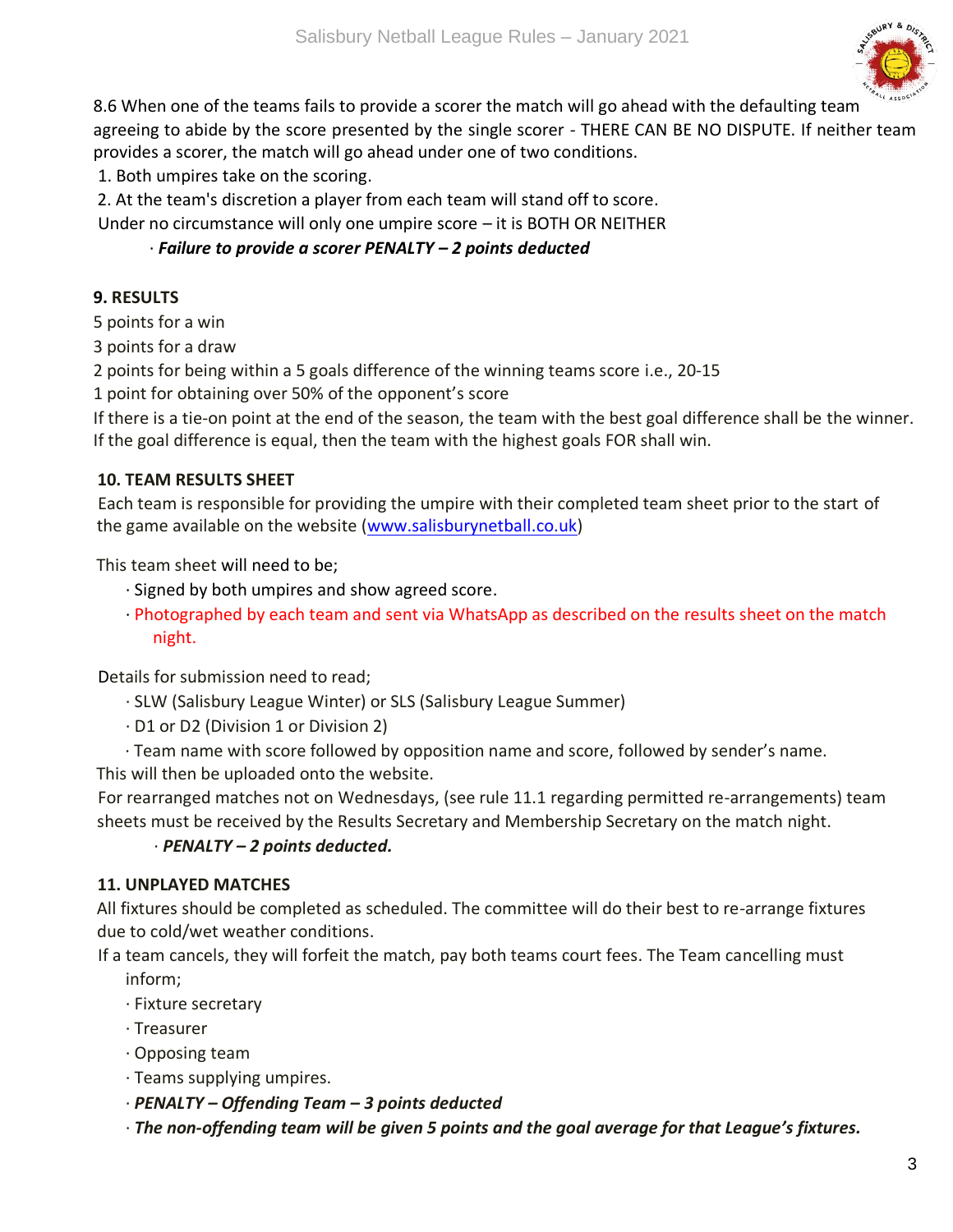

11.1 REARRANGED MATCHES - In **exceptional** circumstances matches may be requested to be rearranged (e.g. A team with two or more members with involvement in a National/Regional sporting event) but this should be requested in writing to the committee (email is acceptable) at least 4 weeks prior to the fixture, to allow time for the rearrangement to be made, if approved.

- ∙ The offending team will notify their opposition and BOTH umpires and will make suitable arrangements with their opposition who will give two dates (within two weeks of the original fixture date) to reschedule the affected fixture and will inform the fixture secretary, treasurer, opposing team and the teams' supplying umpires.
- ∙ Their original umpiring commitment will still need to be kept. This will be at the discretion of the committee and only if the opposing team are in agreement.

Otherwise, the penalty will be as Rule 9 – Unplayed Matches.

11.2 Adverse Weather Conditions *-* Cancellation where possible will be made by 5pm on the match day – club secretaries will be informed by a member of the committee.

If the game has started and the weather becomes dangerous Umpires will stop the game immediately. Within or before ¾ time the match will be postponed or re-arranged at the committee's discretion. On completion of ¾ time or beyond, the match result will stand.

11.3 Floodlight Failure - Stop the game immediately. Within or before ¾ time the match will be postponed and re-arranged. On completion of ¾ time or beyond, the match result will stand.

#### **12. MATCH TIMES + FAILURE TO TAKE THE COURT**

12.1 Start times of the early and late games are 7.10pm and 8.30pm with;

- ∙ 4 x 15-minute quarters.
- ∙ 2 minutes for ¼ and ¾ break
- ∙ 4 minutes at half time.

12.2 All players should be ready to play on the Umpire's whistle. Umpires to start the match with 5 or more players per team on court at the **right time.** Teams are advised to be ready to play 2 minutes before the start of a match. (allowing suitable time for player/umpire to be ready having umpired an early match).

**If a team fails to take the Court within 30 seconds of the designated time for the start or restart of play the umpire shall award the game to the non-offending team.**

#### *PENALTY*

- ∙ *Offending team pay both teams court fees*
- ∙ *The non-offending team will be awarded 5 points and the goal average for that season.*

#### **13. INJURY**

#### Please see INF rule 9.3.1

The player concerned must leave the court within 30 seconds and receive treatment off the court. The timekeepers advise umpires 10 seconds remain.

#### **14. UMPIRE STOPPAGES**

No umpire time stoppages for a ball out of court unless one team is clearly disadvantaged.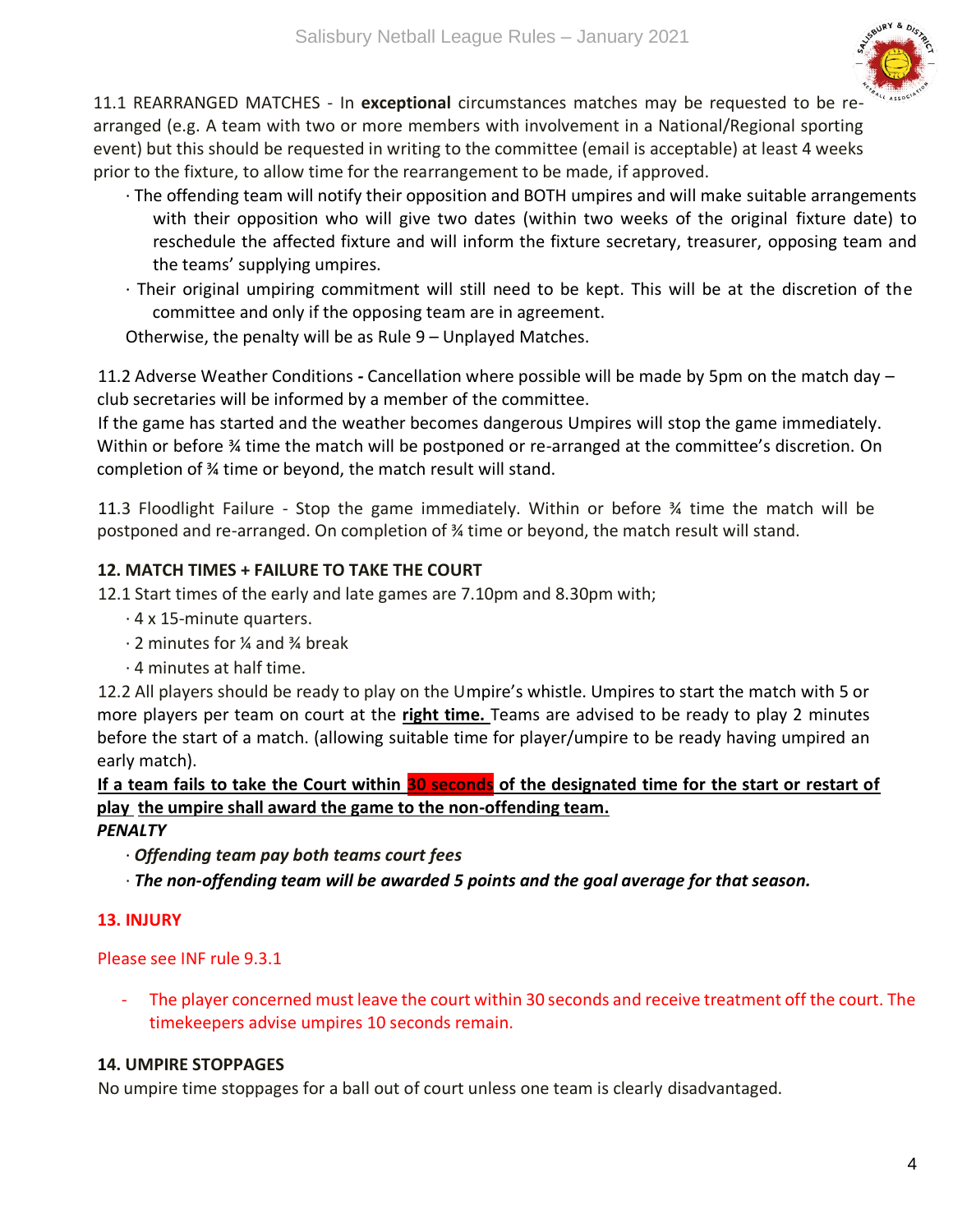### **15. OTHER**

The Primary Care Person can be a player, parent or volunteer – but must be suitably qualified.

#### **16. DISCIPLINE / COMPLAINTS PROCEDURE**

16.1 It is a requirement for ALL players, coaches, umpires and spectators to adhere to their respective Code of Conduct whilst playing, coaching, umpiring and spectator in and at the Salisbury Netball League. 16.2 All complaints + appeals need to be made in writing via email to the League Secretary. The League Committee will decide on action to be taken.

16.3 For player/team official discipline, Umpires will apply Game Management throughout the match.

#### **17. GENERAL**

17.1 The League Secretary should be informed of any change of address/telephone details of the Club Secretary/Treasurer or umpire.

17.2 Each team must provide a First Aid Kit and are responsible for their own First Aid.

17.3 Dress code

Team Kit should be the same for all players. In the event that matching team kit is not available (i.e. on order for a new player) players should endeavour to wear clothing as close as possible to team kit.

Clothes worn for warmth are deemed as team kit and therefore should match with the rest of the team. For example, all players wearing black leggings/skins rather than each player wearing different colours.

Team kit should be respectable i.e. skirts/shorts/dresses should be an appropriate length and mid riffs / stomachs should be covered.

Players must not wear anything that could endanger themselves or others.

Specifically;

- ∙ No adornment or jewellery may be worn other than a wedding ring which must be taped. A medical alert bracelet may be worn provided it is covered with tape
- ∙ Fingernail must be short and smooth
- ∙ Long hair must be tied back.
- ∙ Loose fitting trousers with pockets and hoodies should not be worn for safety reasons.

Except;

∙ **Gloves can only be worn for medical reasons**, on production of a medical certificate. ∙ Piercings which cannot be removed for medical reasons will be **allowed on the production of a medical certificate.** These must be padded and taped to prevent injury.

- ∙ Flat bracelets which cannot be removed for religious reasons must be padded and taped to prevent injury.
- ∙ **Fitted hats may be worn in adverse weather conditions**  BUT these must be **approved by the umpire.**